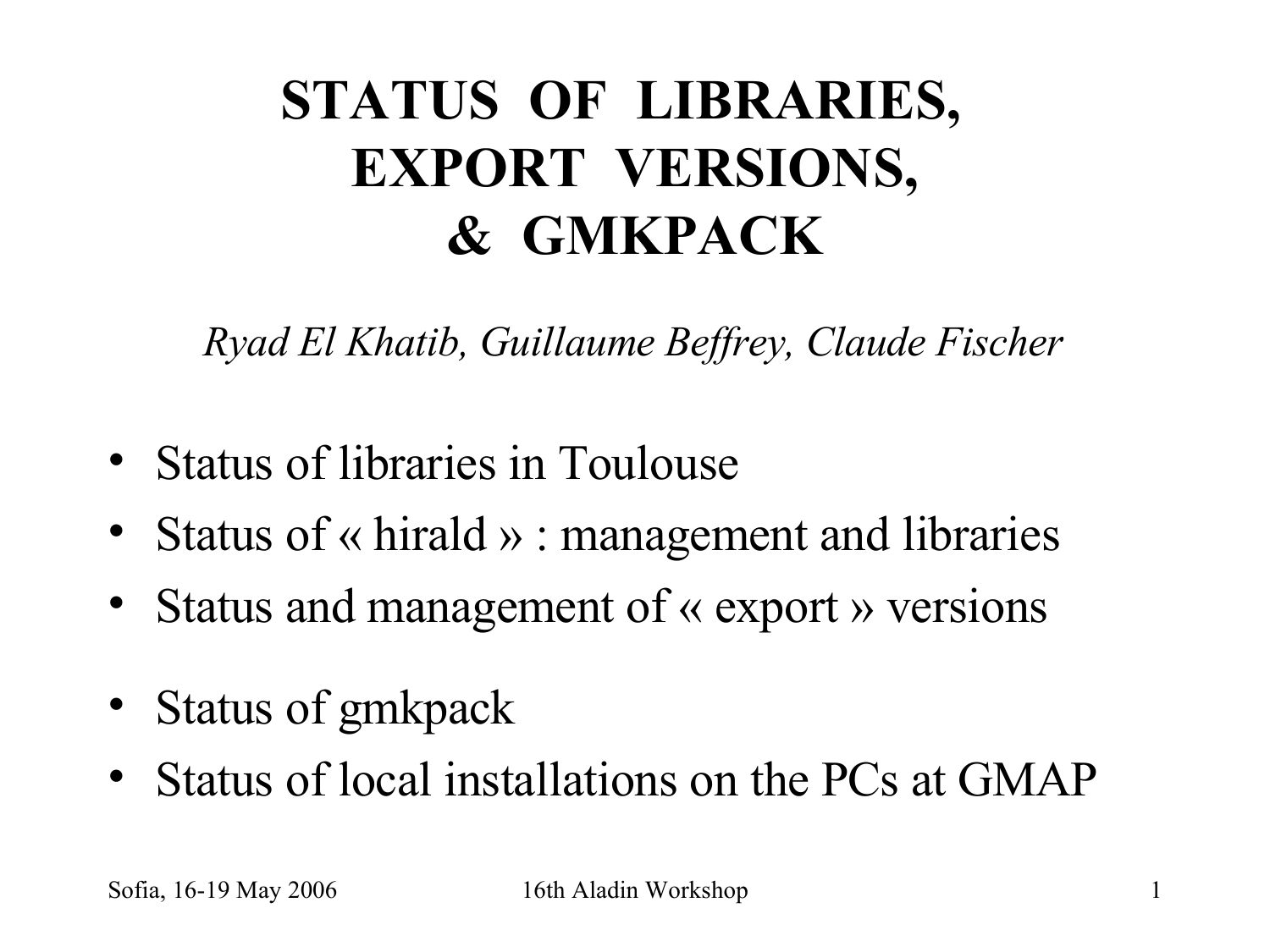# **STATUS OF LIBRARIES : Cycle 31**

- Available at Météo-France since May, 15th.
- No critical problem reported inside, but Aladin 3DVAR has not been validated so far.
- Some ingredients :
	- Gridpoint Q
	- Climatalogical files production (e923) works again
	- Bugfixes/optimisations in NH
	- Finalize a user-friendly setup for SLHD
	- Rationalisation of GFL attributes
	- Pre-ALARO-0 physics
	- Corrections in Lopez microphysics
	- Various optimisations and portability fixes (ECMWF)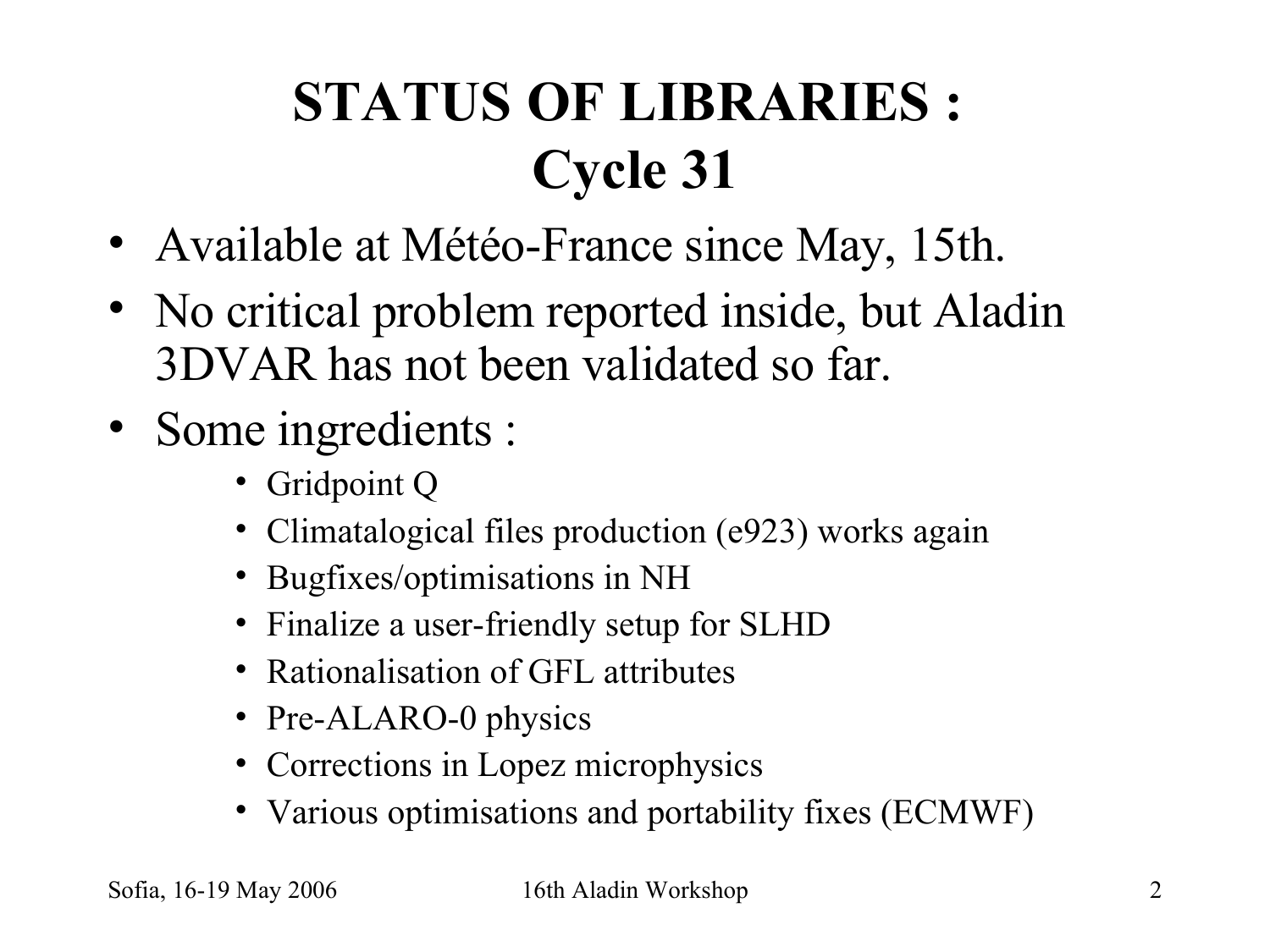# **STATUS OF LIBRARIES : After cycle 31 in Toulouse**

- **Cycle 31T1** :
	- deadline for contributions is end of May
	- Elaboration from June 5th to July 14th.
	- Expected ingredients so far :
		- SURFEX plug-in
		- SURFEX « Npromatisation » by Rachid Zaaboul
		- HIRLAM physics interface
		- Cleanings/optimisations in dynamics (direct, AD, TL) by Karim Yessad
		- If ready ... AD and TL SL for plane geometry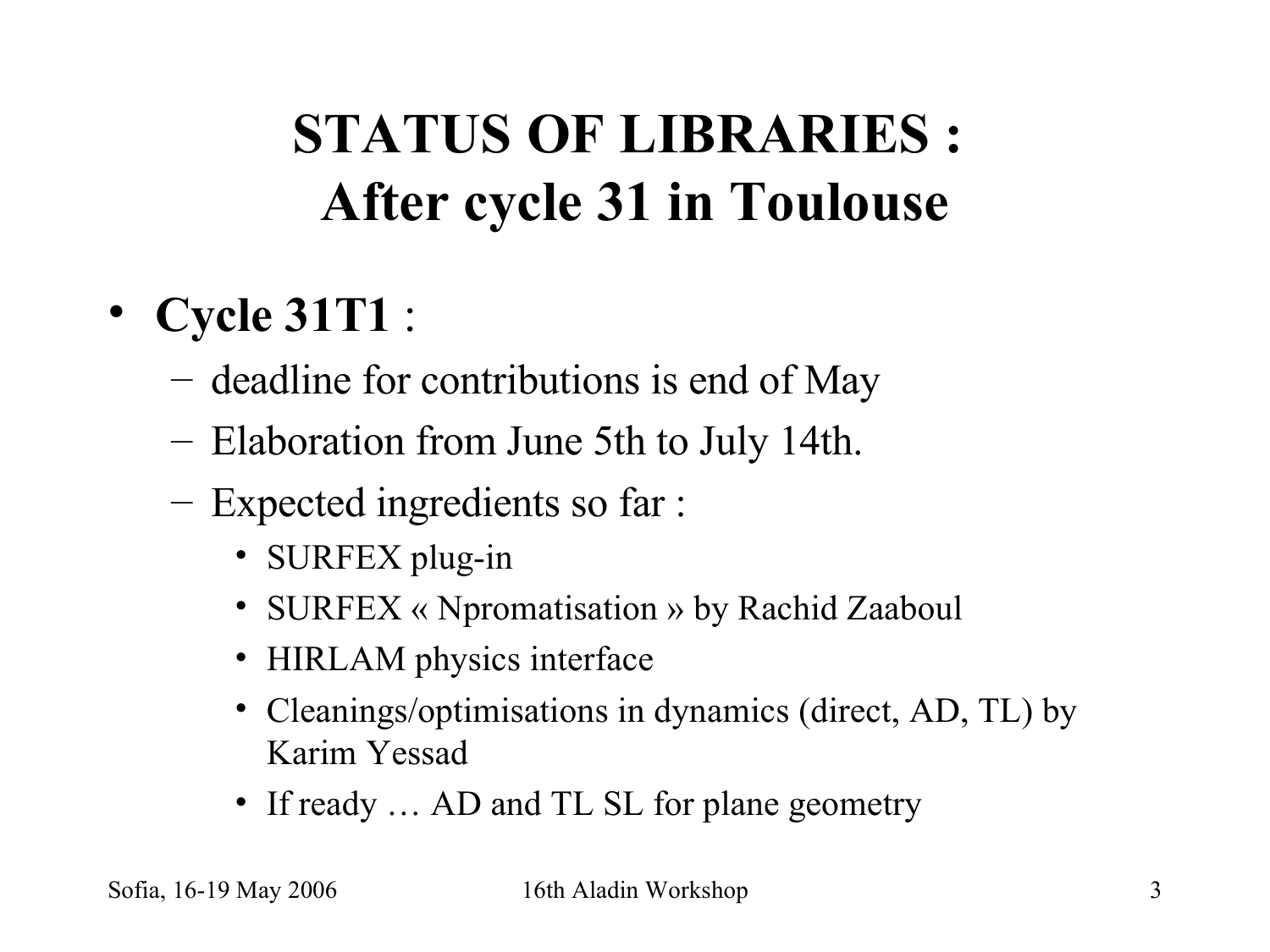# **STATUS OF LIBRARIES : Content and timing of cycle 32**

- Timing :
	- October 2006, to fit in with the procurements at ECMWF and Météo-France (porting on the new computer starts in December 2006)
- Content :
	- $-$  Cycle 31T1
	- + ALARO-0 physics porting and partial plug-in
	- + ECMWF contributions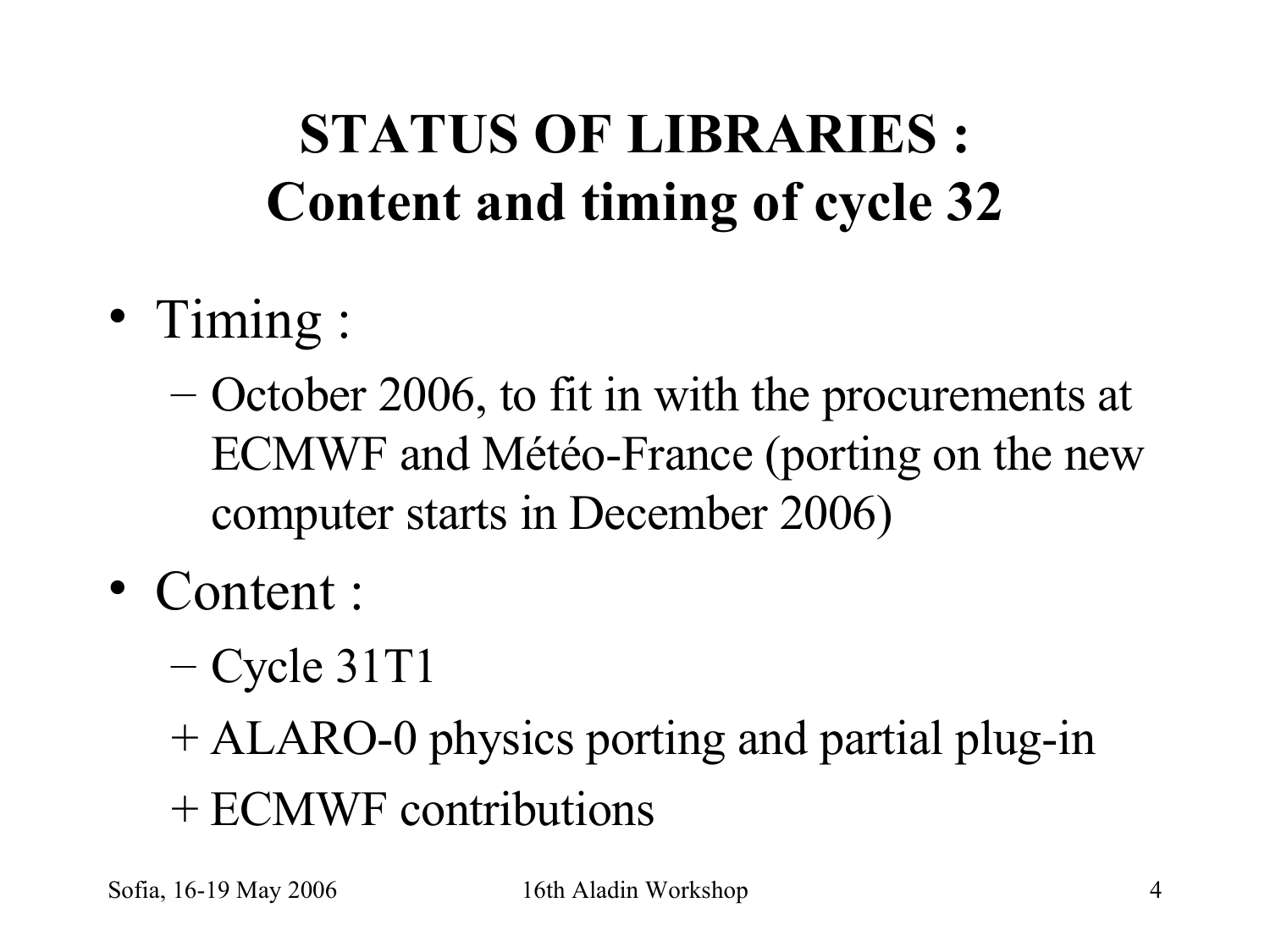## **STATUS OF LIBRARIES : Operations at Météo-France**

- **Operations :** Cycle 29T2\_op2 since January 23rd, 2006. Notice :
	- New climatalogical files
- **E-suite** : Cycle 31T1 op1 since February 19th, 2006. Notice :
	- Lopez microphysics scheme : Liquid water, Ice, Rain & Snow
	- 46 levels
	- QuickSCAT wind Aladin
- **Next e-suite** : in Summer 2006. Notice :
	- New observations in Arpege and Aladin
	- Algorithms improvement in Arpege 4D-Var
	- $-$  Flow-dependent  $\sigma$ b (through a randomization) in Arpege
	- Jk term in Aladin
	- TKE in Arpege
	- Maybe increased resolution in Arpege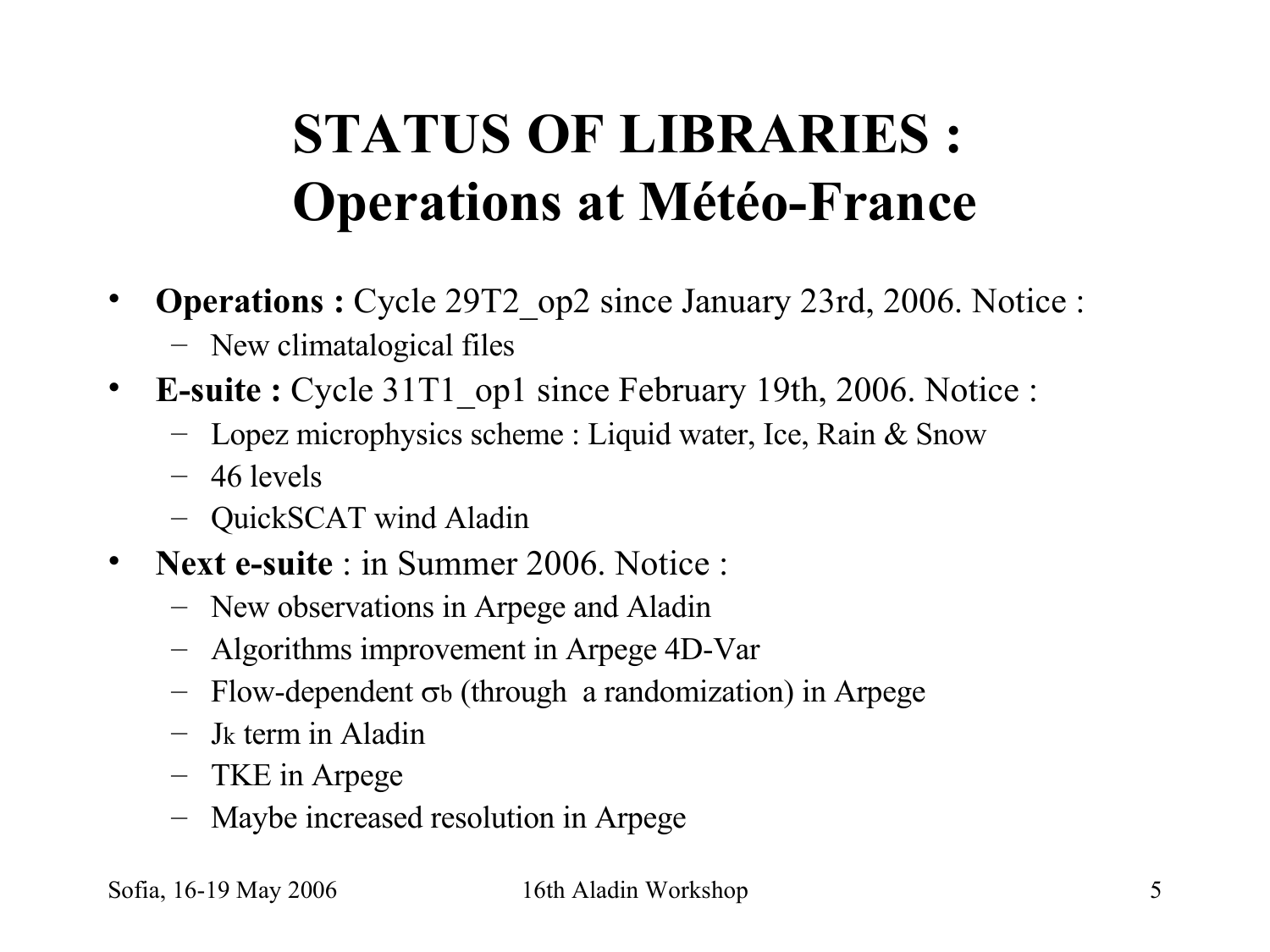# **STATUS OF « HIRALD » : management (1/2)**

- User group at ECMWF administrated by the user « rme » (ie Ryad El Khatib)
- To belong to this group, one should : – be ECMWF member
	- be either Aladin or Hirlam member
	- and ask Claude Fischer (cc Ryad El Khatib), who will ask ECMWF for the registration.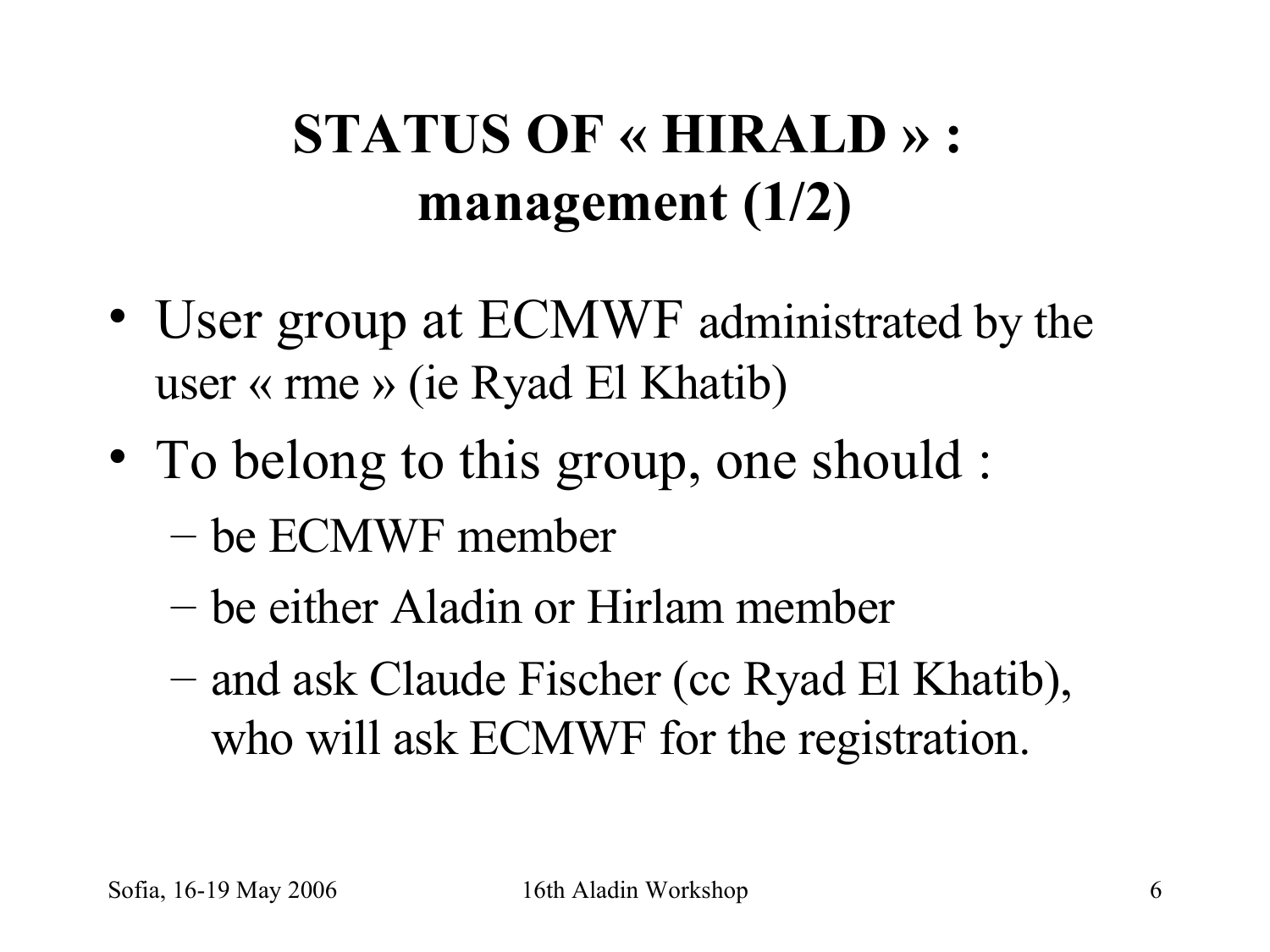# **STATUS OF « HIRALD » : management (2/2)**

- Arpege/Aladin/Arome source code stored on ECFS as tar files
- Arpege/Aladin/Arome « packs » installed on HPCD mostly by Guillaume Beffrey (« GCO » team) with gmkpack
- Gmkpack : installed and maintained by Ryad El Khatib
- ... Uncomfortable but temporary situation where 2 persons use the same account (rme) and the same SecurID !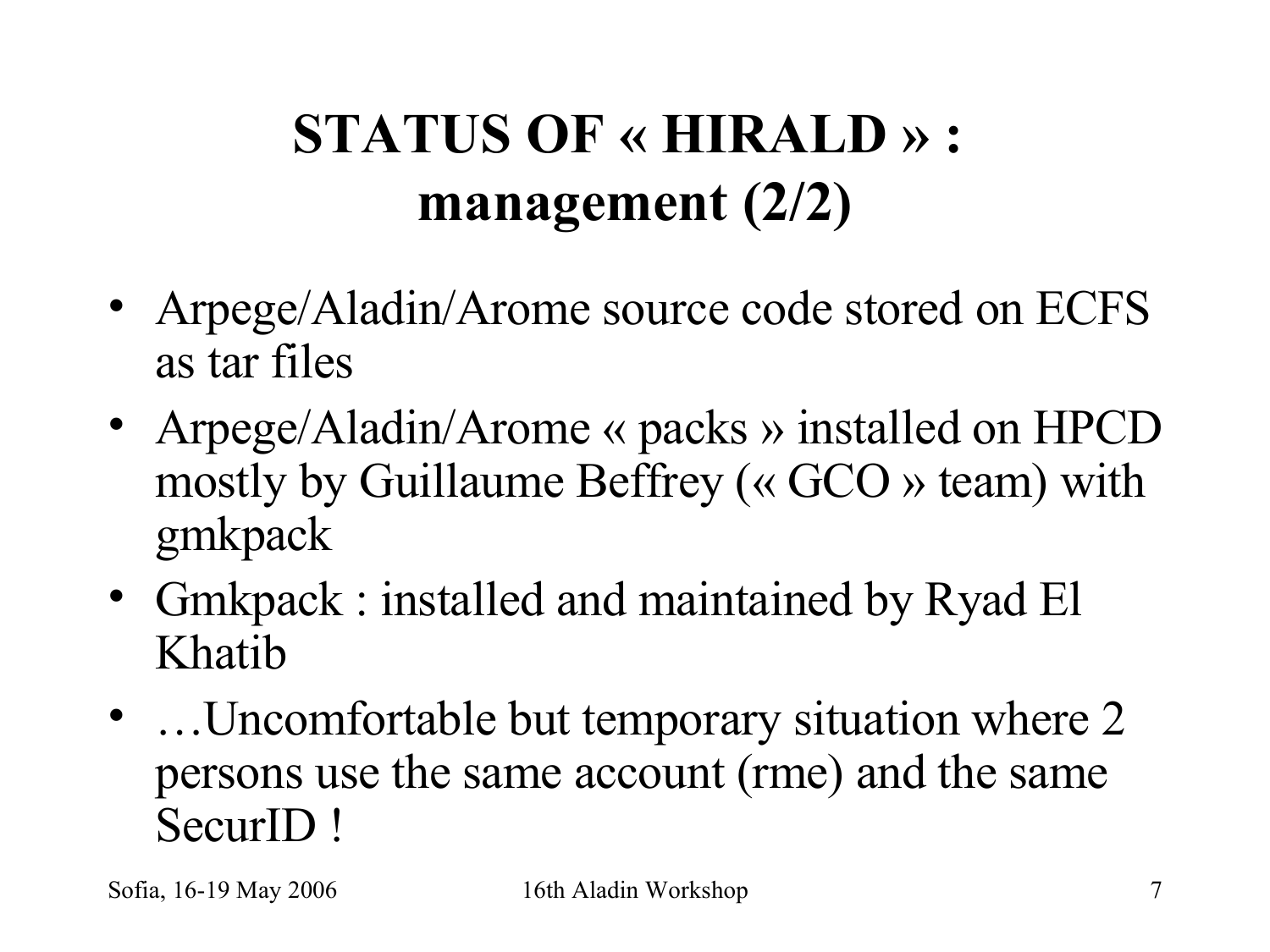# **STATUS OF « HIRALD » : libraries (1/2)**

- To have the last and last-but-one operational version at Météo-France installed
- To have the last and last-but-one e-suite version at Météo-France installed
- To have more versions installed for development, following the requests
- ... But the filesystem quota for hirald is not unlimited !
- $\Rightarrow$  oldest packs would be removed regularly ...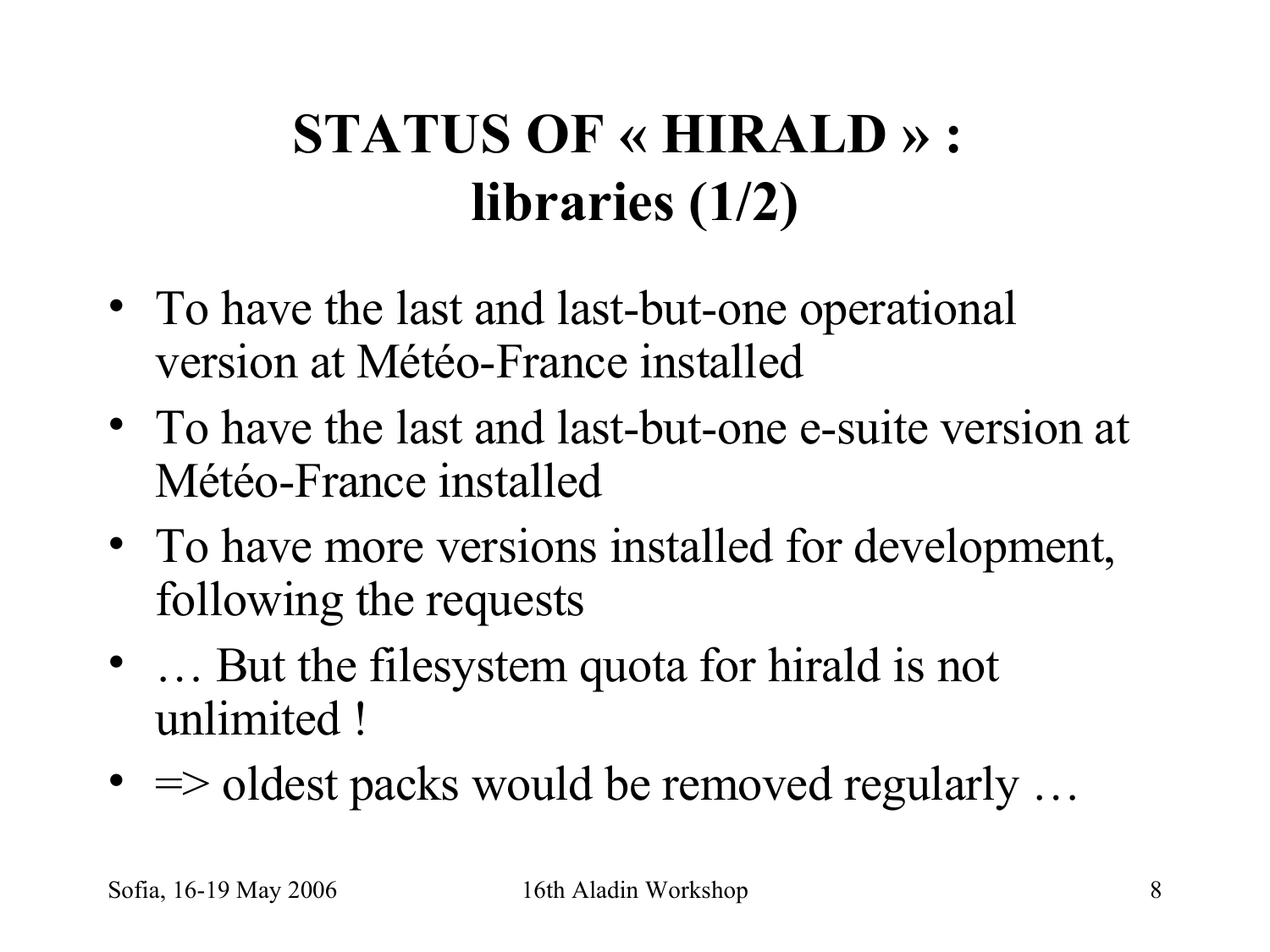# **STATUS OF « HIRALD » : libraries (2/2)**

- Cycle 29t2
- Cycle 29t2 op2 .06 and .13 (operations)
- Cycle 30t1
- Cycle 30t1 bf.01
- Cycle 30t1 op1 .12 (e-suite)

Incoming :

- Next e-suite version
- Cycle 31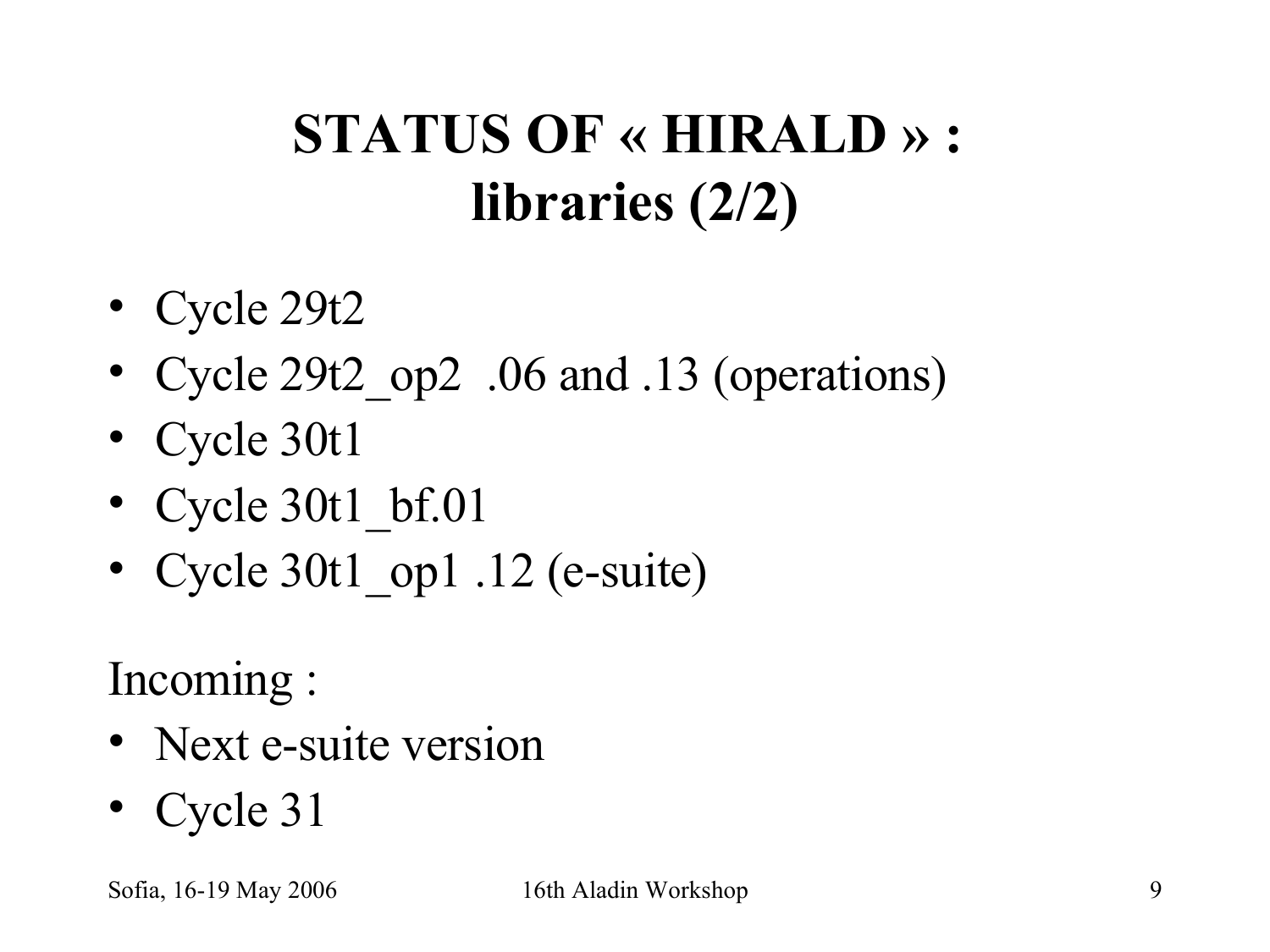#### **STATUS OF « EXPORT » VERSION definition**

- A package containing :
	- Source code extracted from ClearCase (either a « main » version or a « branch »)
	- Can be a « full » version or an « incremental » version laying upon a full version, according to what source code has been extracted from ClearCase
	- Some namelists from Météo-France operations, suitable for this source code
	- Some documentations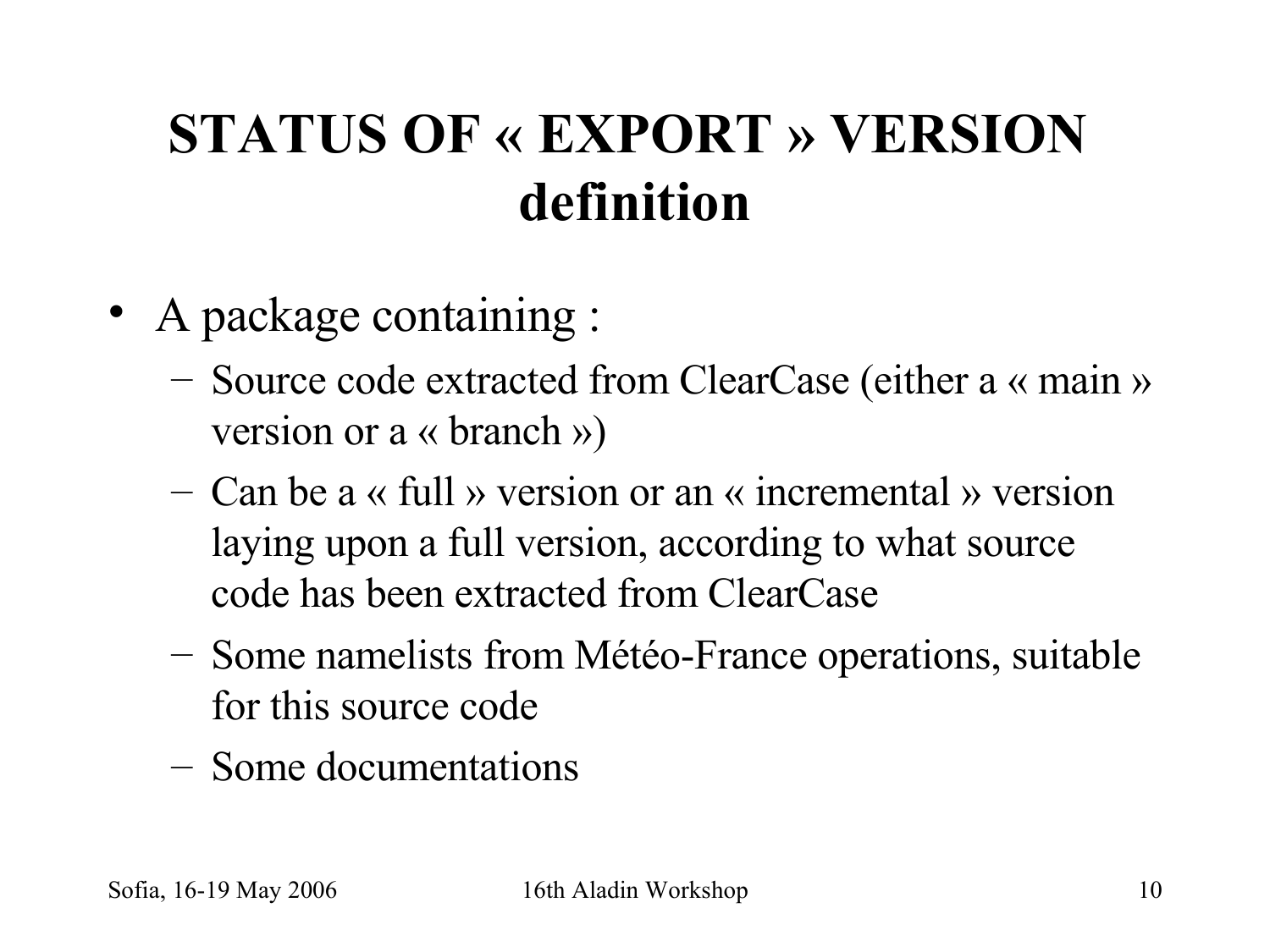## **STATUS OF « EXPORTED » VERSION management**

- Accessible by Aladin members only in the machine « andante » :  $\sim$ marp001/public/export
- As a directory or a tar-gzipped file.
	- Full versions are « export main\* »
	- Incremental versions are « export  $i$ cmt<sup>\*</sup> »
- Suffix refers to the ClearCase release, branch and version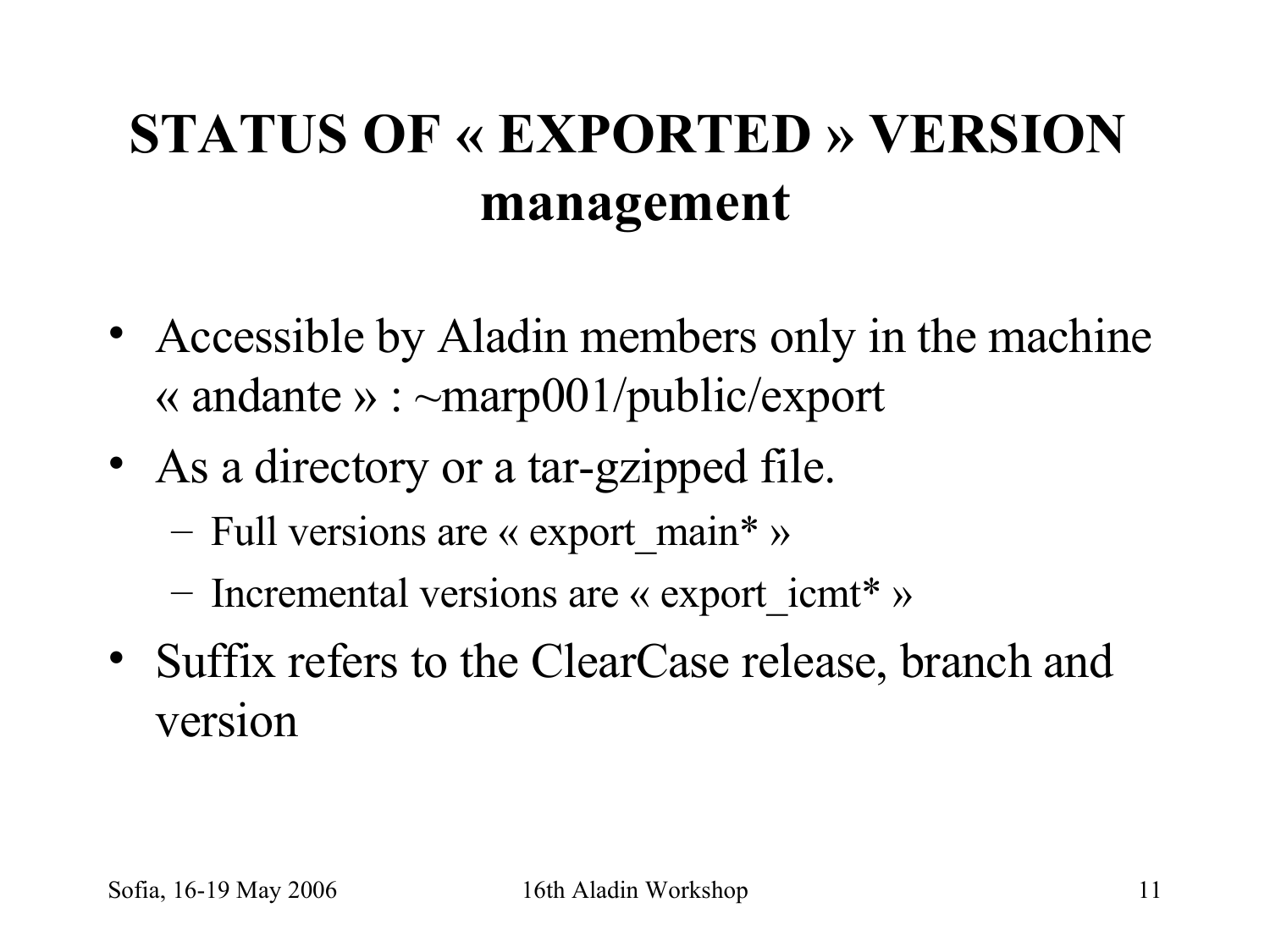# **STATUS OF « EXPORTED » VERSION Last « export » versions published**

- CY29T2\_01 (*main*)
- CY29T2 bf.01 (main)
- CY29T2 bf.02 (on top of bf.01 ; for e923)
- CY29T2 bf.03 (on top of bf.02 ; for e923)
- icmt CY29T2 op2.13 (*on top of 01*; Operations)
- icmt  $CY29T2$  export.01 (on top of op2.13 ; forgotten bugfixes + pre-Alaro-0, including Pre-Alaro-0 documentation/namelists by M. Derkova)
- main CY30T1 bf.01
- icmt CY30T1 bf.02 (on top of bf.01 ; forgotten bugfixes)
- icmt CY30T1 export.01 (on top of  $bf.01$ ; forgotten bugfixes + pre-Alaro-0, including Pre-Alaro-0 documentation/namelists by M. Derkova)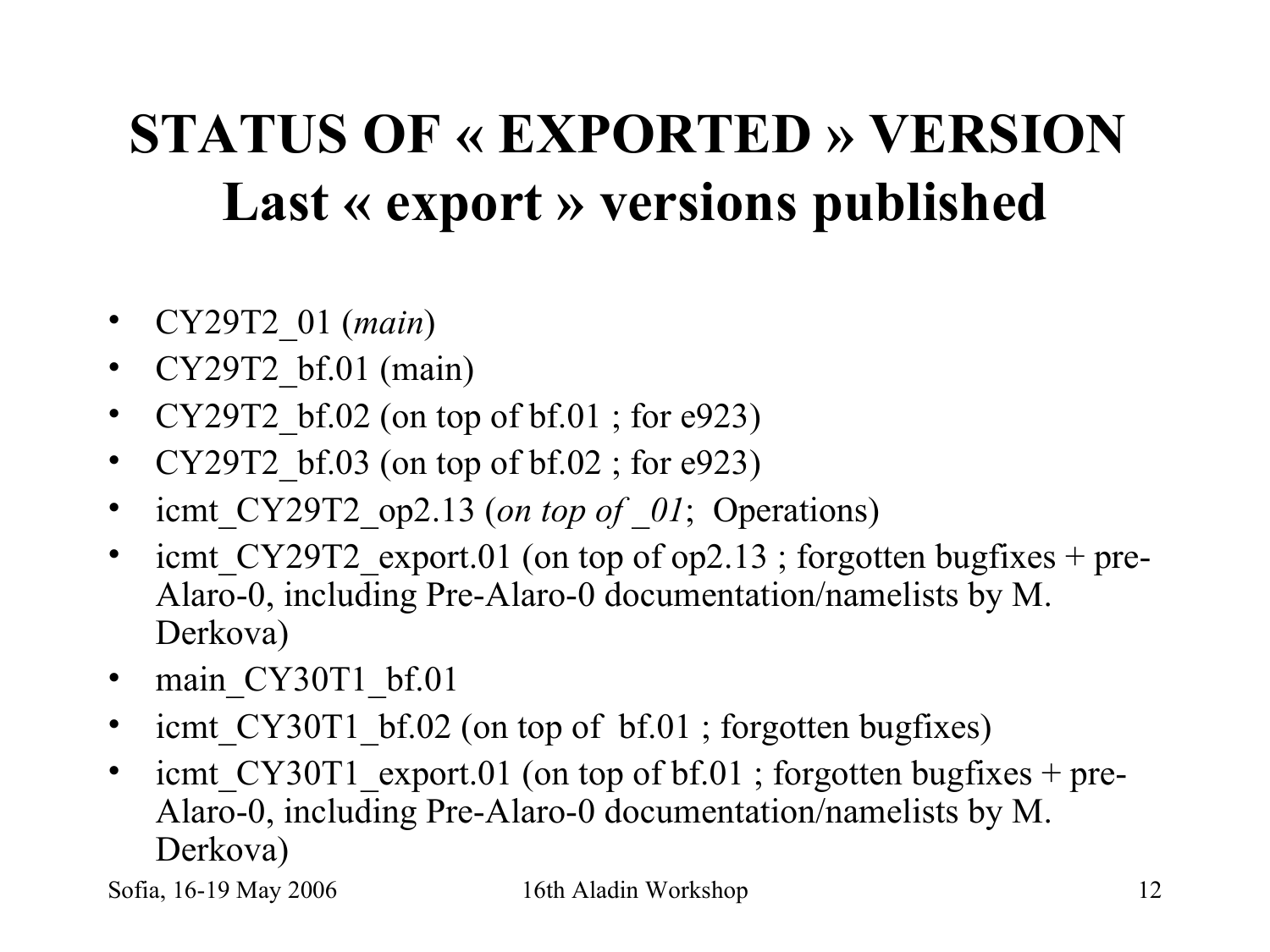# **STATUS OF GMKPACK planning**

- Current version is still 6.1
- Next version (6.2) under preparation :
	- 6.2 Beta available very soon (tests on VPP, IBM, PC)
	- Final version planned for Summer (tests to be performed on a NEC-SX, Cray XD1, PC-Cluster)
- A package of external libraries should be available with 6.2 Beta :
	- RGB, dummy IBM, dummy FDB, dummy WAM, dummy NAG (light), dummy C code by Blacklist, dummy MPI, dummy ODB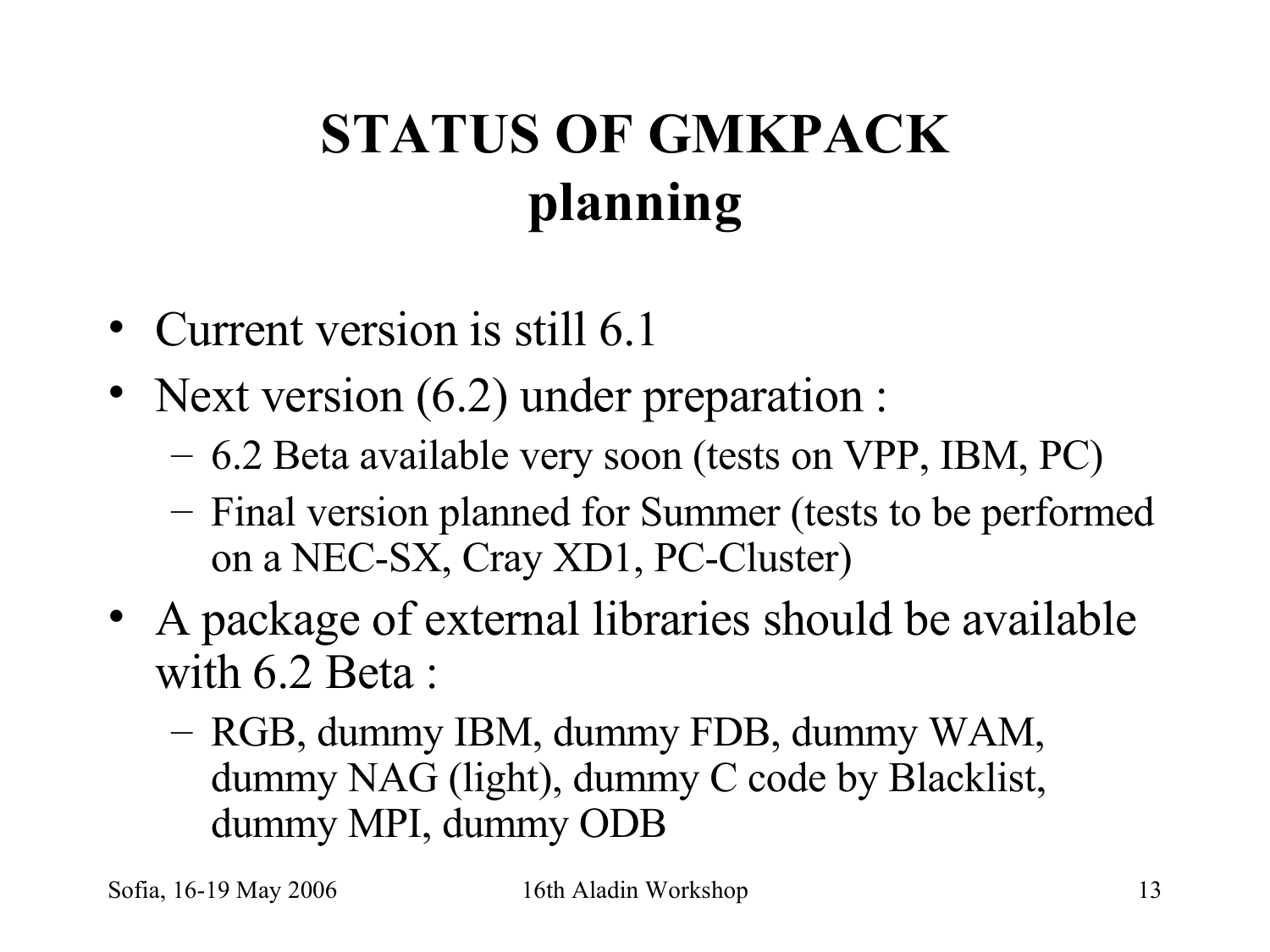#### **STATUS OF GMKPACK main ingredients of next release**

- Full compliancy with Linux
- Much much easier handling of dummy subroutines
- Support for a cross-compiler
- Various ergonomic improvements
- Less bugs, hopefully
- Support for an easy work without ODB